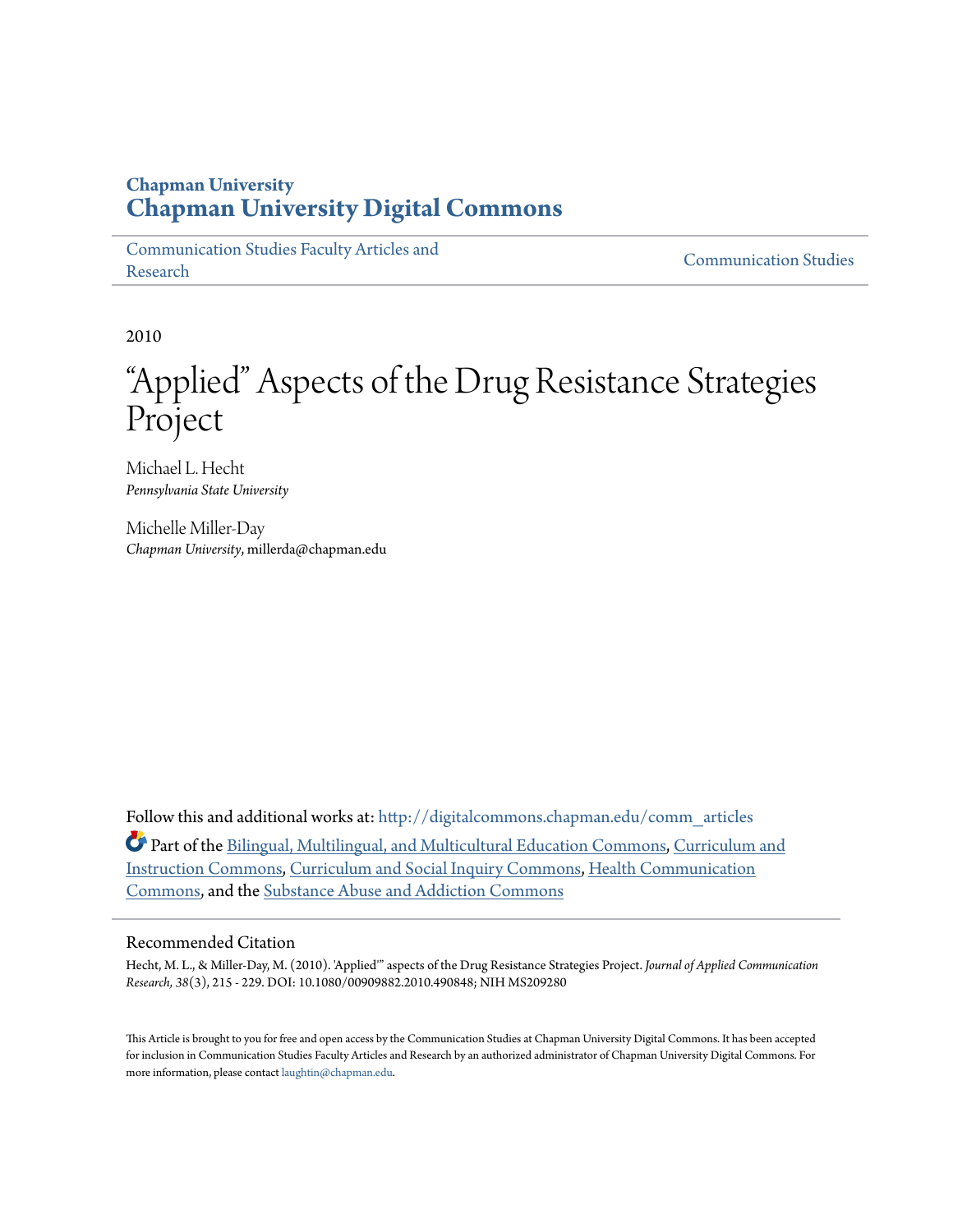# "Applied" Aspects of the Drug Resistance Strategies Project

### **Comments**

This is an Accepted Manuscript of an article published in *Journal of Applied Communication Research*, volume 38, issue 3, in 2010, available online at [DOI: 10.1080/00909882.2010.490848;%20NIH%20MS209280.](http://www.dx.doi.org/10.1080/00909882.2010.490848;%20NIH%20MS209280)

**Copyright** Taylor & Francis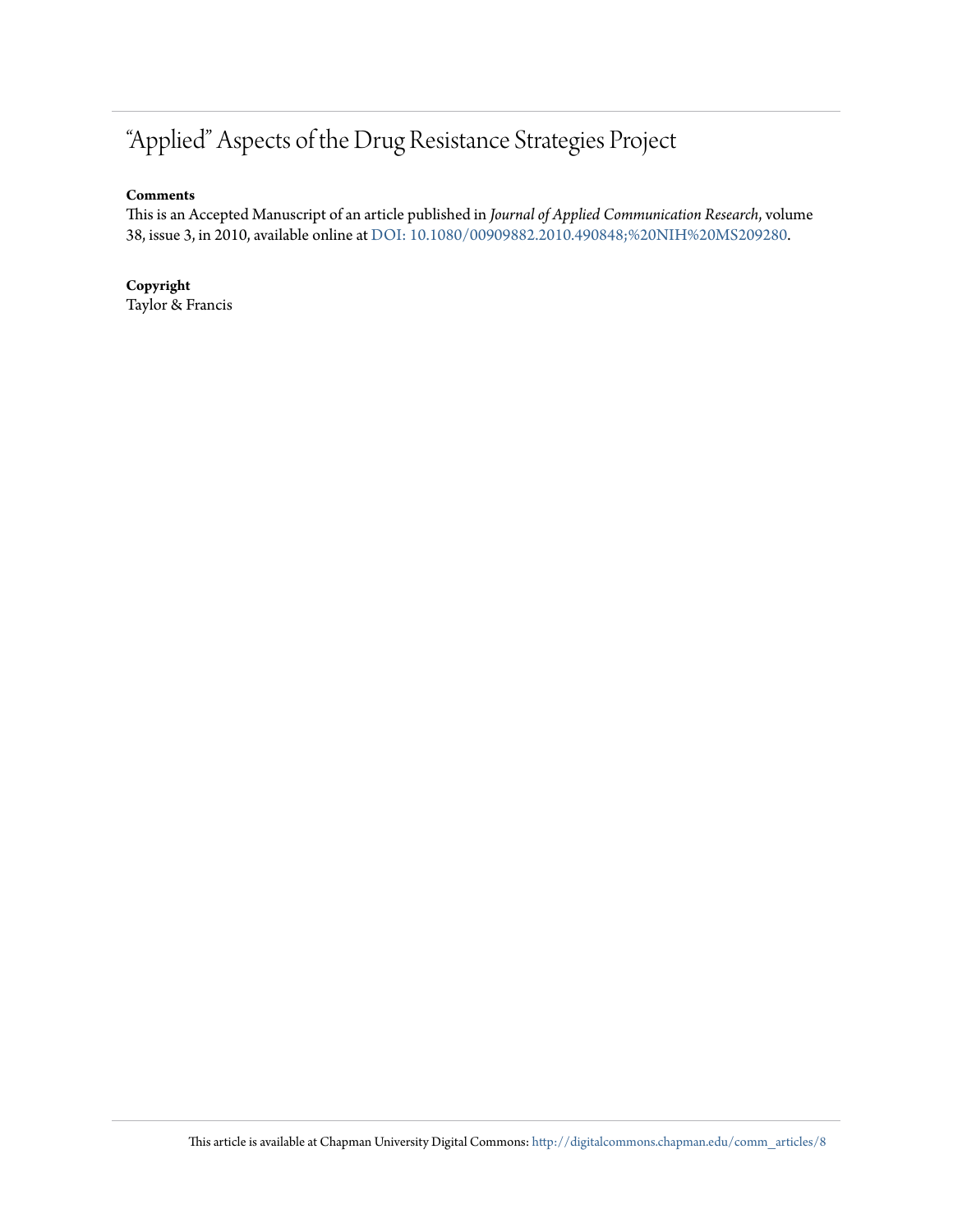

# NIH Public Access

**Author Manuscript**

*J Appl Commun Res*. Author manuscript; available in PMC 2011 August 1.

# Published in final edited form as:

J Appl Commun Res. 2010 August ; 38(3): 215–229. doi:10.1080/00909882.2010.490848.

# **"Applied" Aspects of the Drug Resistance Strategies Project**

#### **Michael L. Hecht** and

Distinguished Professor of Communication Arts and Sciences and Crime, Law, and Justice at Pennsylvania State University

#### **Michelle A. Miller-Day**

Associate Professor of Communication Arts and Sciences, Pennsylvania State University

### **Abstract**

This paper discusses the applied aspects of our Drug Resistance Strategies Project. We argue that a new definitional distinction is needed to expand the notion of "applied" from the traditional notion of utilizing theory, which we call "applied.1", in order to consider theory-grounded, theory testing and theory developing applied research. We label this new definition "applied.2" research. We then explain that our descriptive work describing the social processes of adolescent substance use, identity and use, and drug norms, as well as the subsequent development and dissemination of our *keepin' it REAL* middle school substance use curriculum are examples of "applied.1" work. In the "applied.2" realm, we include our theory testing (e.g., tests of multiculturalism, narrative and performance theories, the Focus Theory of Norms) and theory-developing (e.g., parent-child communication, cultural grounding) research as well our new directions in theory development (e.g., adaptation processes). We conclude with a call for space in the discipline for "applied.2" work that builds and tests theory through application to significant social issues that contribute to our communities. We note obstacles in departmental and scholarly norms but express optimism about the prospects for "applied.2" research in the future of communication research.

#### **Keywords**

applied research; substance use; adaptation; developing theory

We are honored to share the "applied" aspects of our research in the Drug Resistance Strategies Project (see for example, Hecht & Miller-Day, 2009; Miller, Alberts, Hecht, Trost, & Krizek, 2000). We use the quotations around applied to denote the different uses of the term and we draw on the language of technology development to suggest that communication scholarship would benefit from an upgrade to its traditional conceptualizations of "applied" research from its current *applied.1* version to an *applied.2* version. In this upgrade, we argue, the foundational ideas remain the same, but new features are highlighted to expand its functionality and usefulness. Our goal, then, is to explain these versions of applied and show how they fit our program of research. Specifically, we refer to our line of community-based substance use prevention research, much of which has been supported generously by the National Institute on Drug Abuse since 1989 (R01DA005629; R01DA021670).

The first and commonly accepted use of "applied" (*applied.1*) is the use of theory and research to solve a problem. When we began the Drug Resistance Strategies Project over 20

Correspondence to: Michael L. Hecht, Department of Communication Arts and Sciences, 229 Sparks Building, Pennsylvania State University, University Park, PA 16802. mhecht@psu.edu.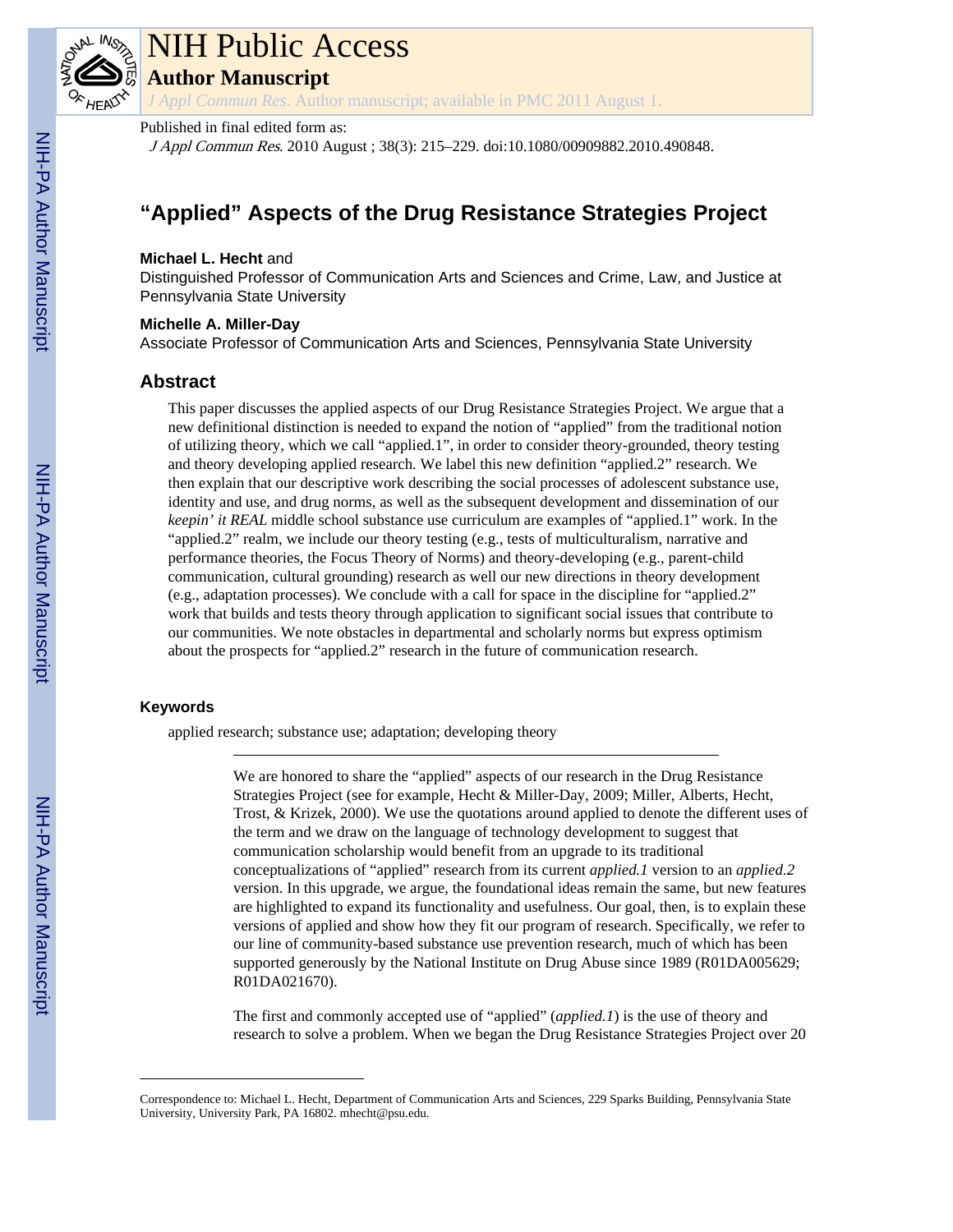years ago to address adolescent health and risk taking behavior, our intent was consistent with this usage – to apply our communication knowledge and research efforts to the task of understanding the social processes of drug offers, drug resistance, and drug prevention.

Michelle was applying her interests in narrative and performance theory with the intent of showing that collecting, scripting, and performing personal narratives was an effective health message design strategy. Michael was applying his interest in effective communication, culture, and identity to describe the social processes of drug offers and youth and ethnic cultural identities to see how this knowledge could promote healthy behaviors.

We quickly realized that this conceptualization of applied was inadequate to describe our work. While *applied.1* maps well onto the previous exemplars offered by the *Journal of Applied Communication Research* in this series (Roloff, 2009; Walther, 2009), it does not fully capture what we have been doing. We believe that our work fits into this original model only partially, with the remainder of our work more aptly described as *applied.2* research; that is, theoretical research in the trenches. More specifically, *applied.2* research is communication research that uses theory, tests theory, and/or builds theory in community contexts, engaging communities in testing and developing theory to address significant social concerns. An *applied.2* approach builds on the strengths of traditional conceptualizations of applied research, but places greater emphasis on moving beyond the academy into the populations affected to the problem of interest, testing and building theory *in situ*, working collaboratively with practitioners and community members, focusing on socially significant outcomes, and disseminating research findings to those who can best make use of them, thus enhancing linkages among research, practice, and public policy (Miller-Day, 2008c).

The remainder of this article will discuss some of the applied contributions of our communication research, both as *applied.1* and *applied.2* work. Necessarily, it is not possible to go into great detail, so we respectfully offer summaries. For more detailed discussion of this line of research we refer you to Hecht & Miller-Day (2007, 2009) and Miller et al. (2000).

# **DRS Researchers Tackling a "Problem":** *Applied.1* **Research**

Substance use and abuse in the United States is a significant social problem with implications for individual, relational, community, and societal functioning. Our line of research seeks to increase understanding of this social problem from a communication perspective and address this problem through prevention. The goal of prevention is to ultimately minimize the impact of this problem by deterring and decreasing alcohol and other drug usage (Hecht  $\&$  Miller-Day, 2009). With this in mind, perhaps the most significant *applied.1* aspect of our work on the Drug Resistance Strategies Project (DRS) was the development and dissemination of the *keepin' it R.E.A.L* (*kiR*) middle school prevention curriculum (<http://www.kir.psu.edu/index.shtml>). The formative research leading to the curriculum development was guided by narrative theory (Bauman, 1986; Fisher, 1987; Langellier, 1989, 1999), performance theory (Schechner, 1988; Valentine & Valentine, 1983), communication competence theory (Spitzberg & Cupach, 1984), focus theory of norms (Cialdini, Reno, & Kallgren, 1990), social cognitive theory (Bandura, 1997), and the communication theory of identity (Hecht, 1993) to understand the social processes of drug offers, identity, and norms in the development of a middle school substance use prevention curriculum. Below we briefly illustrate how certain findings from our formative research directed the development of our prevention curriculum.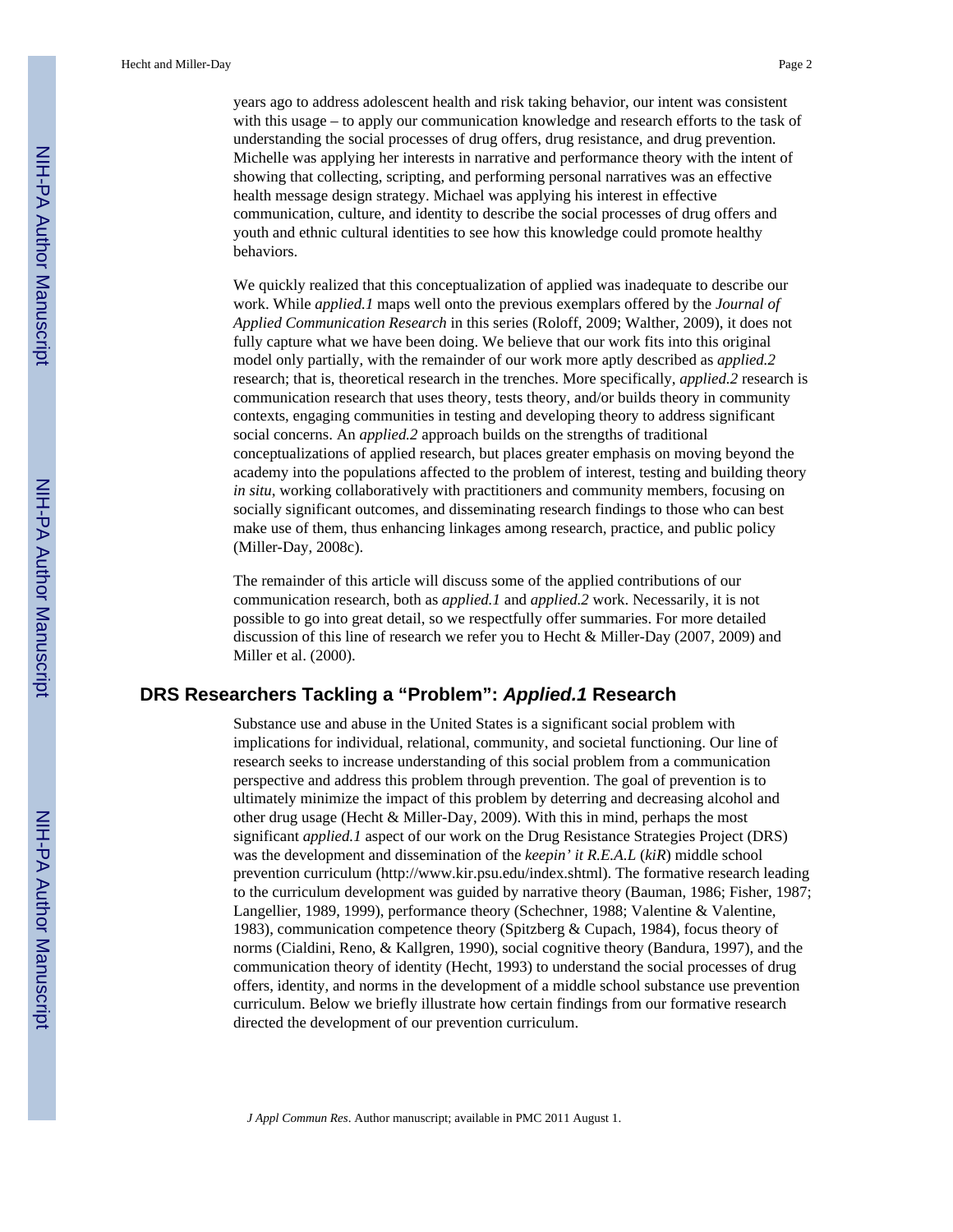#### **Social Processes of Drug Offers**

Our studies applied communication competence theory (Spitzberg & Cupach, 1984) and social cognitive theory (Bandura, 1997) to describing the "who, what, how offered/resisted, where, and when" of the drug offer-resistance process among adolescents. These social processes are central to the social influence and life skills approaches used in substance use prevention efforts (Tobler et al., 2000). Our research identified four main strategies youth employ when resisting drugs (refuse, explain, avoid, and leave)<sup>1</sup>. This finding has been replicated in numerous studies and applies to adolescents of all ages across ethnic and geographical groups. These strategies and the prototypical narratives that describe them became the central element of the *kiR* curriculum, providing a "kid-centric" and multicultural approach to prevention (Hecht & Miller-Day, 2007, 2009).

#### **Identity**

Next, identity became a central aspect of our research (Matsunaga, Hecht, Elek, & Ndaiye, in press; Miller-Day & Barnett, 2004; Pettigrew, Miller-Day, Krieger, Hecht, 2009). In this work we seek to describe youth and ethnic identities and examine their relationship to offerresistance episodes (Pettigrew et al., 2009) and drug use (Miller-Day & Barnett, 2004). Applying the Communication Theory of Identity (Hecht, 1993), we investigated the multilayers of identity, including the overlapping ethnic, SES, gender, and age identities (Matsunaga et al., in press). This research has shown that ethnic identity functions differently for majority and minority groups (Marsiglia, Kulis, & Hecht, 2001) and clarified the relationship between acculturation processes and substance use (Matsunaga et al., in press). Recent work among rural adolescents describes a *nonuse identity* that is more salient than what was previously found among urban youth (Pettigrew et al., 2009). These findings guided the development of new identity materials and activities that were integrated in a rural version of the *kiR* curriculum, including representing a character with a nonuser identity into video enactments and a "possible selves" activity (Oyserman, Bybee, & Terry, 2006) where students are directed to envision their future selves and future goals and then identify obstacles to their attainment.

#### **Norms**

In addition to identity and the social process of drug offers and resistance, our recent research describes normative processes related to drug offers and drug use applying Norm Focus Theory (Cialdini et al., 1990). Our approach has expanded the way "norms" are being conceptualized in the field of drug prevention by providing evidence that, in addition to descriptive norms (e.g., what other people do), personal and close peer norms also are influential to youth when making decisions about drug use (Elek, Miller-Day, & Hecht, 2006). These findings were integrated into the curriculum in two ways. First, since youth often overestimate the number of peers who use drugs, a quiz activity was developed to present accurate descriptive norms (e.g., how many of their peers smoke). In addition, the "possible selves" activity described previously was elaborated to explore personal norms as well as identities. After envisioning future identities and goals, students are asked to consider "right" or "wrong" choices based on their envisioned future identities and then directed to generate norms or standards of behavior – that are likely to facilitate or hinder achieving those identities.

 $1$ Others in the field of communication have since taken up this line of investigation. See, for example, the work of Nancy Harrington (1995).

*J Appl Commun Res*. Author manuscript; available in PMC 2011 August 1.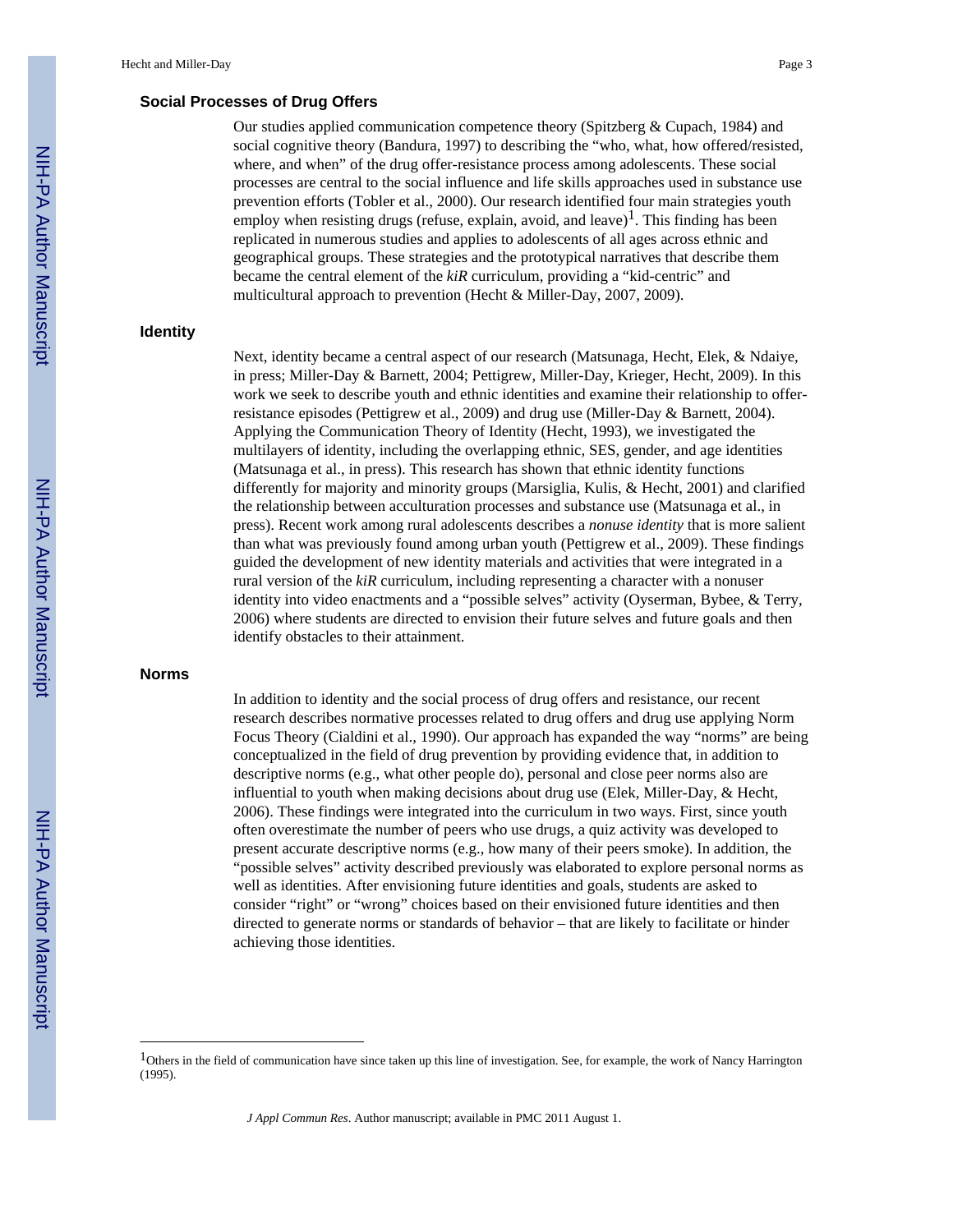#### *keepin' it REAL* **(***kiR***) Substance Use Prevention Curriculum**

As the preceding discussion suggests, the findings from the formative research directed the development of *kiR,* a 10-lesson middle school prevention curriculum that successfully reduced alcohol, marijuana, and tobacco use at 14 month follow up (Hecht, Graham, & Elek, 2006; Hecht et al., 2003; Kulis et al., 2005). The curriculum development process involved an application of social cognitive theory (Bandura, 1997) in its focus on modeling, communication competency theory (Spitzberg & Cupach, 1984) in its teaching of knowledge, motivation and skills, performance theory (Schechner, 1988) in its reliance on performance modalities (video, role playing), and narrative theories (Fisher, 1987; Langellier, 1989) in its emphasis on enacting youth narratives about decision making and resistance processes, providing modeling and resistance skill practice, and eliciting students' own personal narratives. Five of the lessons are video-based, utilizing performances of the personal narratives collected through depth interviews to teach risk assessment, decision making, resistance, and other life skills. The middle school videos were produced by high school students based on a "from kids to kids through kids" model of health message design (Hecht & Miller-Day, 2009) and aesthetic and performance theory (Miller-Day, 2008a; Schechner, 1988). The middle school prevention videos were recognized with regional Emmy Awards for student productions and produced an independent reduction in substance use (Warren et al., 2006).

*kiR* was the first multicultural middle school intervention recognized as evidence (or research)-based by the National Registry of Evidence-based Programs and Practices [\(http://www.nrepp.samhsa.gov/](http://www.nrepp.samhsa.gov/)) maintained by the Substance Abuse and Mental Health Services Administration. It is being disseminated nationally by Discovery Education, ERT Publishing, and Penn State University, and was recently adopted by D.A.R.E. America for national and international dissemination.

The recent D.A.R.E. adoption of *kiR* provides perhaps the best exemplar of our *applied.1* research. Drug Abuse Resistance Education (D.A.R.E.) is the largest dissemination network for school-based prevention curricula, including the U.S. and 44 countries around the world. Prior to adopting the *kiR* curriculum, D.A.R.E. offered a variety of curricula across the k-12 grade range, although the previous middle school curricula they administered did not produce the desired results. In consultation with their scientific advisory board, which curiously includes many of their major critics in the scientific community, they made the decision to adopt an existing evidence-based curriculum rather than create their own unique curriculum. After an exhaustive review, D.A.R.E. America licensed *kiR* from Penn State University, at least in part because the university recognized this collaboration as part of its outreach function as well as a licensing/royalty opportunity. A 12-month adaptation process ensued between Penn State and D.A.R.E., coordinated by Margaret Colby, PSU Project Director, that included the production of rural, urban, and suburban versions of the outdated videos as well as new lessons plans that updated content (e.g., changing pagers to cell phones) and recognized the need for more explicit instructions in the curriculum manual for the officer implementers. In addition, a new training protocol was developed for the D.A.R.E. versions of *kiR*, with dissemination of the curriculum beginning in September 2009. With the D.A.R.E. implementation, along with the implementation of *kiR* by individual school districts through previous dissemination sources, we believe that *kiR* is the most widely disseminated middle school substance abuse prevention curriculum in the world.

The research discussed thus far could be categorized within the *applied.1* version of applied research. Had we elected to conduct this research, develop a curriculum, and then hand that curriculum over to practitioners to implement with or without testing its feasibility or efficacy, then our research would have remained firmly situated in the *applied.1*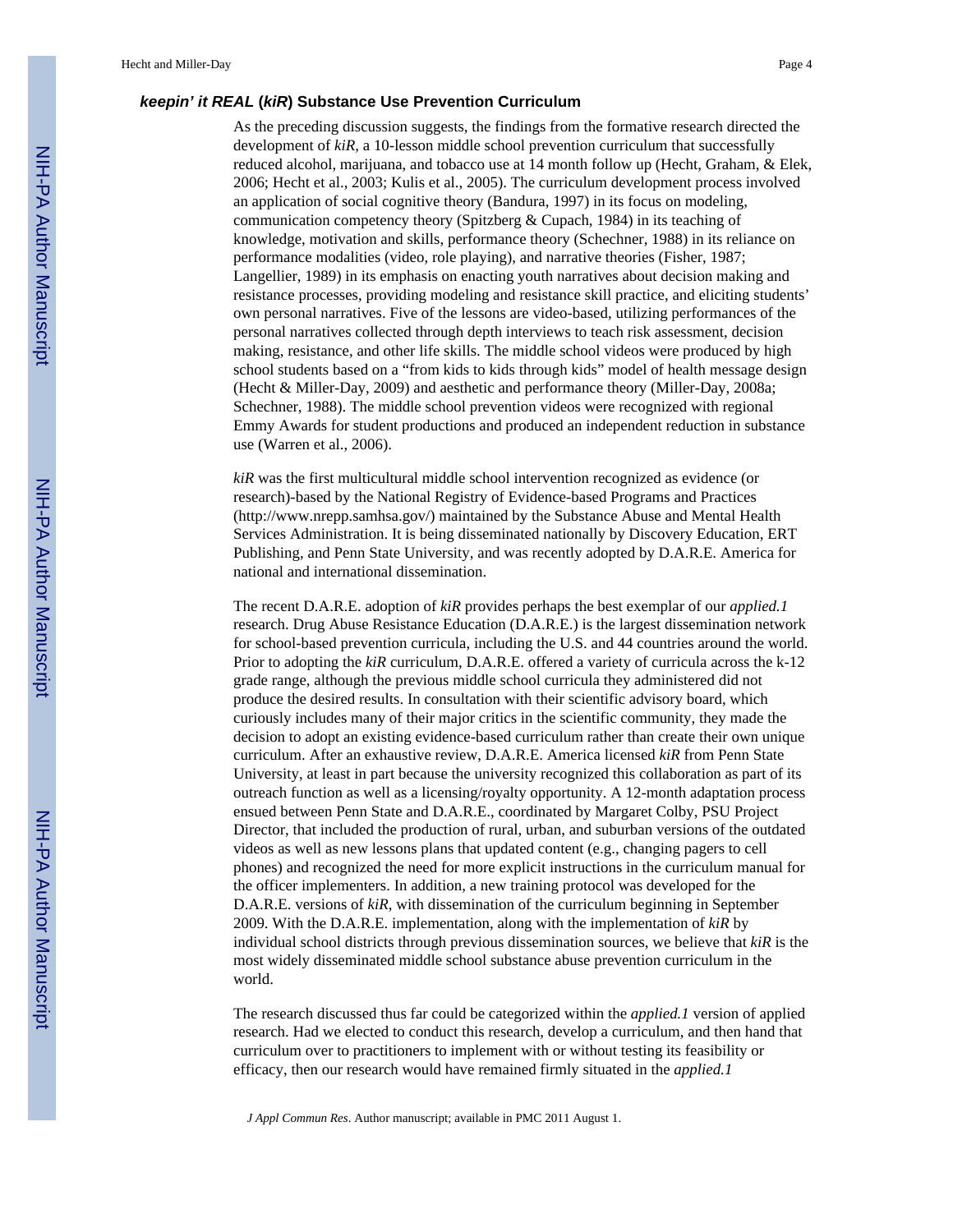conceptualization of applied research. We believed, however, that we needed to further test our theories and develop new theories in-situ; that is, situated in a natural context. Therefore, we simultaneously embarked on a community-based implementation and evaluation study, testing and developing theory, and disseminating findings for use by practitioners and policy makers.

# **DRS Theory Testing and Building in Action:** *Applied.2* **Research**

Shortly after we began our first funded, community-based research project, it became apparent to us that we were engaged in something fundamentally different from what was commonly called "applied research." Our research provided a powerful test of the theories we were using. In fact, we would argue that community-based research provides a more powerful test of theory than the method traditionally associated with "basic research." We argue that this is particularly true when, as often practiced in our discipline, nonrandom college student samples are studied in a lab setting or through long surveys with outcome variables of little consequence in people's lives. By applying a theory in a community setting to socially significant problems and outcomes, one provides a much stronger and, we argue, more valid test of theory. If narrative and performance theories lacked descriptive, predictive, and criterion validity, we would not have been able to produce our research findings in a single study, let alone replicated these findings across time and contexts. In *applied.2* approaches, we believe, researchers do not "just" use theory in their research; they are actively testing and developing theory in practical and useful ways.

In Miller-Day (2009), Michelle pointed out that some individuals in the communication field perceive community-based investigations as "too applied" and of little consequence for furthering knowledge through testing and building theory. This can be seen in evaluations of our work at two universities. We counter that perception with our claim that theory-guided community-based work can actually provide a stringent, ecologically valid test of theory. Moreover, application of theory in real-world contexts provides ample opportunity for new insights, leading to novel ways of conceptualizing a phenomenon and building new theory. Community-based *applied.2* research is consequential for addressing real-world problems, for knowledge building and testing, and for the individuals participating in the research – whether they are research participants, researchers, or members of a population who benefit from the research findings. We have found a home for this viewpoint in public health and the National Institute of Health. In the next section we will explicate some examples (by no means exhaustive) of how we have both tested and begun to develop theories through our community-based research. In addition to testing and extending theories such as the theory of planned behavior, communication theory of identity, and social marketing theory, we have tested multiculturalism, narrative, and performance theories, along with the focus theory of norms.

#### *DRS* **as Theory-Testing Research**

**Multiculturalism—**Multiculturalism is an approach to education and health message design based on the concept of inclusion (Green, 1998). While some argue for cultural targeting, others suggest that the most effective messages include a variety of cultures (Hecht & Krieger, 2006). While multiculturalism has been around for a long time, when we began the project we were unable to find any empirical tests of its assumptions despite its rather controversial presence in the political discourse.

The implementation of the *kiR* curriculum compared culturally targeted versus multicultural health messages. With Mexican Americans, the numerically largest ethnic group in the recruited Phoenix schools, a version of *kiR* was created from and for this cultural group (see below re: cultural grounding for more information on message design). A second version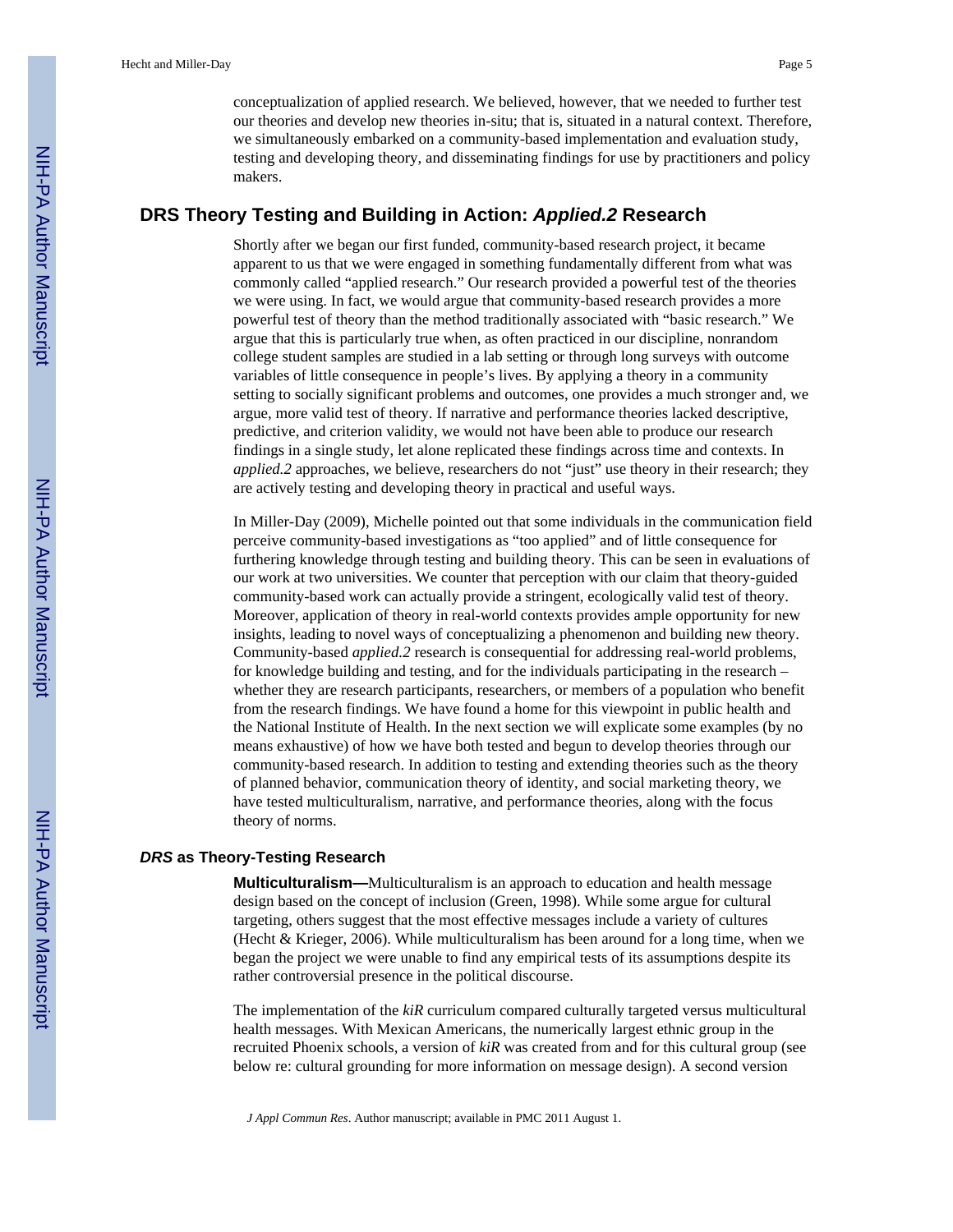Hecht and Miller-Day Page 6

was developed for the next two largest groups, whites and blacks, covering 95% of the student population. Finally, a third, multicultural version was developed that combined these two versions and included Mexican American, white, and black youth cultures. These three versions and a control condition were randomly assigned to schools. Analyses showed that both the Mexican American and multicultural versions were effective, with the multicultural version demonstrating the widest range of effects (Hecht, Graham, & Elek, 2006; Hecht et al., 2003), and was at least as effective even among the Mexican American students (Kulis, Nieri, Yabiku, Stromwall, & Marsiglia, 2007) as well as among youth who initiated use prior to implementation (Kulis, Yabiku, Marsiglia, Nieri, & Crossman, 2007). Given the impracticality of separating ethnic groups in most school-based intervention, the multicultural version was not only at least or more effective, but infinitely more practical. Finally, these findings provide what we believe is the first evidence for multiculturalism.

**Test of narrative and performance theories—**Narrative theory argues that individuals engage their social world in a narrative mode; that social worlds are comprised of a set of stories from which we choose, and constantly re-create, our lives (Fisher, 1987). This approach positions human beings as storytelling animals and narrative as the means by which we make sense of our experiences and ourselves, organize and understand events, and recount experiences (Bauman, 1986; Fisher, 1987; Langellier, 1989). Through narrative analysis, one can gaze on the content and organization of the story to gain insight into individual and collective experiences. Given this theoretical approach, the underlying assumption of our drug prevention work has been that adolescents make substance use decisions based on the narrative storylines available to them and they will embrace stories that cohere and resonate with their lived experience. Hence, a large segment of our work has been devoted to gathering and analyzing adolescent narratives of drug resistance and drug use experiences. From this process, we have learned directly from adolescents about their lives, collecting a set of stories that resonate with the target audience and provide insight into adolescent substance use and resistance experience. When evaluating narratives, we examine within and across narratives to identify *linked stories* (common plotlines and patterned experiences) (Burck, 2005). Across developmental age, race, and urban, suburban, and rural contexts, our work has found surprising consistency in the resistance strategy stories of adolescents (Alberts, Miller-Rassulo, & Hecht, 1991; Alberts, Hecht, Miller-Rassulo, & Krizek, 1992; Hecht, Alberts, & Miller-Rassulo, 1992; Pettigrew et al., 2009). These narratives have also been valuable for understanding the metaphors adolescents use when they talk about drugs and drug use (Krizek, Hecht, & Miller-Rassulo, 1993), their motivations to use or not use alcohol or other drugs (Barnett & Miller, 2001), linkages among personal identity and normative beliefs about substance use (Miller, 1999; Miller-Day & Barnett, 2004; Pettigrew et al. 2009), and gaining insight into the role of parental communication in adolescent drug resistance (Miller-Day, 2002, 2005, 2008b; Miller-Day & Dodd, 2004).

Prototypical narratives were then scripted into performance media (i.e., stage play and film script) and performed as part of the intervention. This offered an opportunity to not only assess if a narrative-based intervention would resonate with youth, but to also test performance theory. Performance theory (Schechner, 1988) argues that drug offer-resistance episodes are "performances" that include preparation on the part of the performer (the individual making the drug use choice) and that these performances can be shaped by rehearsal and input from others. We posited that prevention messages would have persuasive effect and lasting impact on a youth audience if presented using a performance-based modality (Miller-Rassulo, 1988). Moreover, we argued that performing narratives which illustrated and exemplified "performing resistance" would enhance identification and provide youth with opportunities for rehearsal. We discovered that performances of youth narratives were persuasive and effective in impacting attitudes and expectancies (Hecht &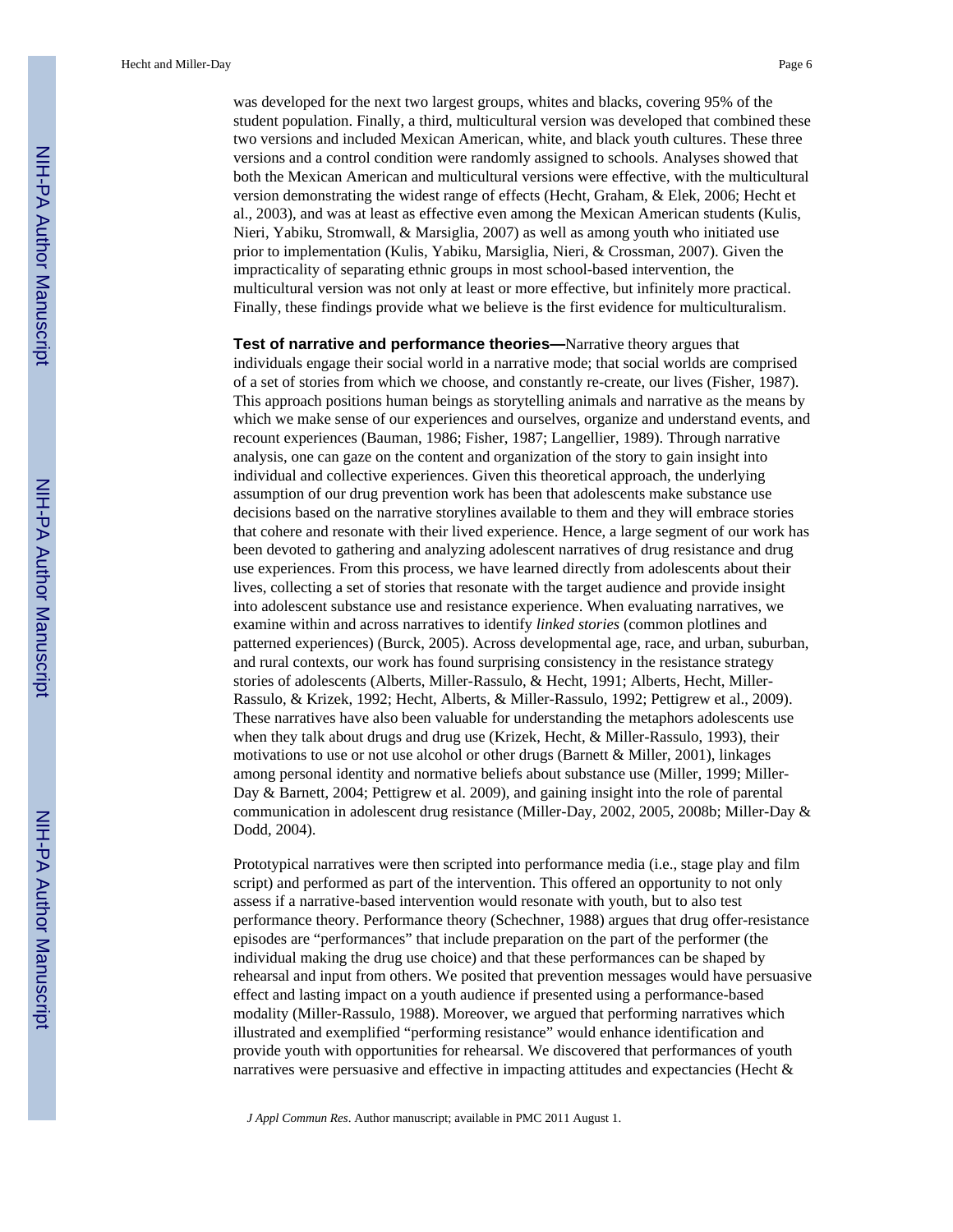Miller-Day, 2009; Hecht, Corman, & Miller-Rassulo, 1993; Miller, Hecht, & Stiff, 1998) and empowering and engaging for adolescent audiences (Miller-Day, 2008b, 2008c; Warren et al., 2006). In addition to testing theory, this aspect of our research led to developing a theory of engagement with narrative messages in media (Lee, Hecht, Miller-Day, & Graham, 2010; Miller, Hecht, & Stiff, 1998).

**Test of the Focus Theory of Norms—**Norms are a central element of substance use prevention (Tobler et al., 2000). However, we believed that the conceptualization of norms could be expanded through Cialdini and colleagues' (Cialdini et al., 1990) Focus Theory of Norms that proposed a tripartite conceptualization into descriptive norms (i.e., perceptions of frequency), injunctive norms (i.e., perceptions of what others think is right and wrong), and personal norms (i.e., what the individual thinks is right or wrong). We argued that the expanded conceptualization should enhance the predictive power of norms as well as the intervention effects. When the DRS team applied the theory to substance abuse, the injunctive norms were first divided into peer and parent injunctive norms and then, later, peer norms further divided into friend and peer norms. Others also utilized the theory; however, most commonly this included only descriptive and injunctive norms (Borsari & Carey, 2003; Rimal & Real, 2003). Our research and that done by Rimal and colleagues, supports this overall framework. As predicted, the various norm types are strongly related to substance use and norms mediating the effects of *kiR* on substance use (Elek et al., 2006; Rimal & Real, 2003). However, our work suggests the descriptive, near peer, and personal norms tend to be more influential in this sphere than the other types (Elek et al., 2006). This approach to drug norms was then used in an extension of the norm construct in the Theory of Planned Behavior (Kam, Matsunaga, Hecht, & Ndiaye, 2009).

#### *kiR* **as Theory-developing Research**

**Care, concern, communicate: A theory of parent-child communication about substances—**In collecting youth narratives, adolescents would often share accounts of parental strategies employed to prevent their child's substance use and stories of parental apathy over their child's substance use. This led Michelle to begin formulating a theory of parent-child communication about substances (Miller-Day, 2002, 2005; Miller-Day & Dodd, 2004) and then testing this theory (Miller-Day, 2007, 2008b; Miller-Day & Kam, in press). Much of the previous literature in this area operationalized parent-child communication about substances in terms of presence/absence, frequency, or general openness. There were very few studies that examined the complexity of what we began to refer to as "drug talks" (Miller-Day & Dodd, 2004). Providing descriptive information, the model of parent– offspring drug talks was developed to address the form, content, and function of parent– offspring discourse about drugs and drug use, with the majority of parents who seek to prevent their offspring's substance use seem to integrate ongoing socialization efforts into the fabric of their everyday lives in contrast to more targeted one-shot "drug talks" (Miller-Day & Dodd, 2004). Additionally, we learned that the specific parental practices employed in these socialization efforts seemed to vary according to family communication environments (Miller-Day, 2008b). To assess these efforts, a parent-child communication about alcohol measure was recently validated in both college (Miller-Day, 2006) and middle school samples (Miller-Day & Kam, in press). This theory accounts for general openness in parent-child communication, general family communication environment, frequency of communication about substances, and specific parental communication practices.

**Theory of Cultural Grounding—**The Drug Resistance Strategies Project was always premised on the concept that collecting and performing narratives was a means to enact culture. While there are many ways of defining culture (Baldwin, Faulkner, Hecht, &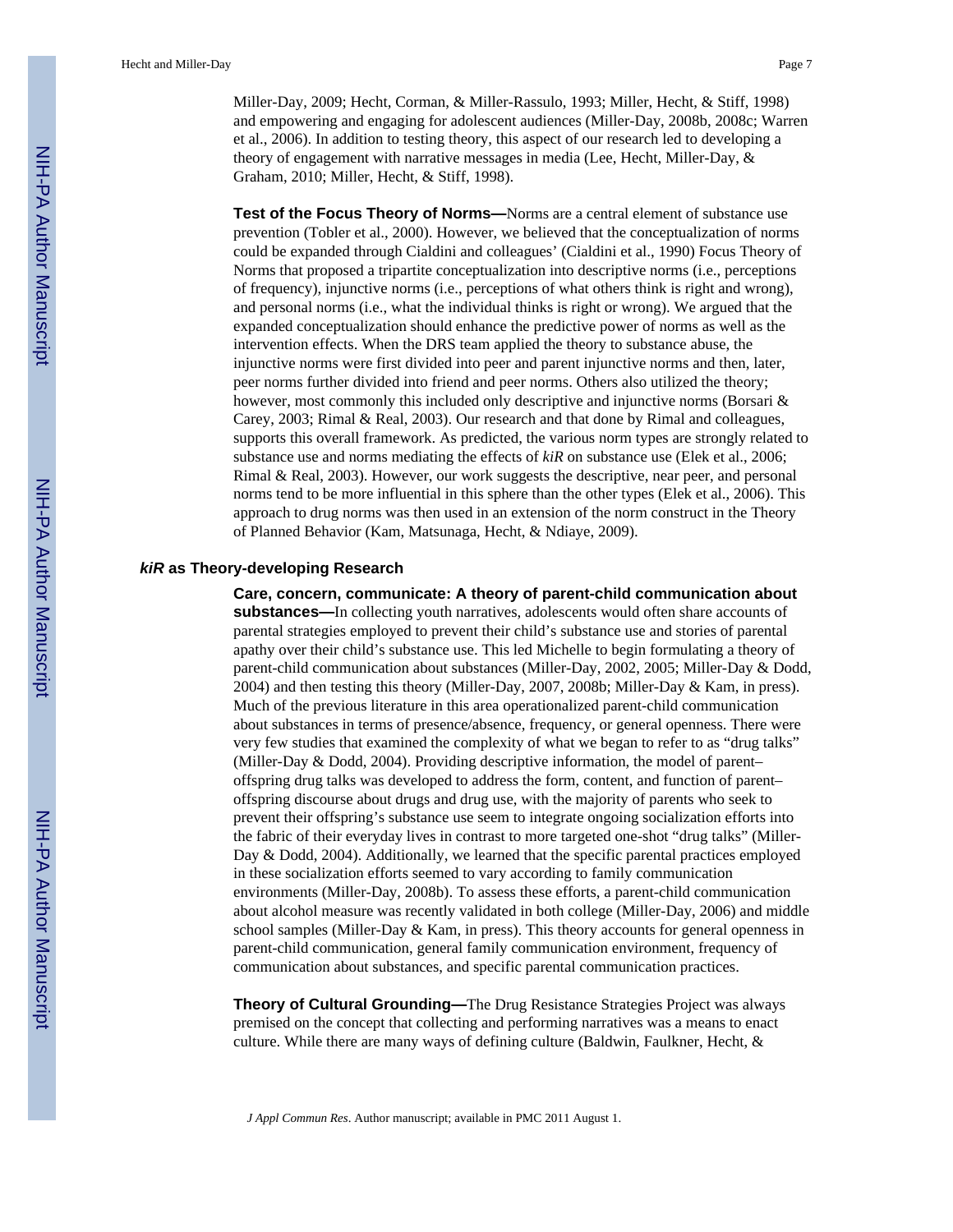Lindsley, 2006), narrative often is one of the key elements. We initiated the DRS Project with this as a conceptual framework.

As we began to develop alternative versions of the curriculum (e.g., high school pilot version, 3 initial middle school versions,  $5<sup>th</sup>$  grade version, acculturation enhanced version, rural version), we needed a stronger conceptual framework for this process. We were unhappy with "cultural sensitivity," "cultural appropriateness," and "cultural competence" as frames because we felt that they presented a limited notion of culture, marginalized culture, by placing it outside the message (e.g., something to bring in through being sensitive or appropriate to the "other") or provided minimal standards (e.g., competence). As a result, we began to articulate what we now call the cultural grounding approach to message design (Hecht & Krieger, 2006; Larkey & Hecht, in press).

At its most basic, the premise of cultural grounding starts with the recognition that culture is a complex, multilayered phenomenon and then integrating this complexity in developing health messages. This means we acknowledged that our target audience for our prevention messages would have personal concepts of self and would be members of various groups representing ethnicity, youth culture, SES, regions, gender, etc. So, with this approach, we sought to enact these identities as closely as possible in the health messages we developed.

Cultural grounding involves the complex process of representing and expressing the relevant  $culture(s)$ . We emphasize the role of narrative as a means for accomplishing grounding in the belief that narrative health messages derived from members express that membership. However, the process of cultural grounding does not involve a straightforward convergence strategy toward any one culture. In some cases, target audiences may perceive culturally targeted materials as "singling out" or "casting an unfavorable light on their community." This type of reaction is more likely when the behaviors addressed are associated with social stigma, such as substance abuse (Resnicow, Baronowski, Ahluwalia, & Braithwaite, 1999). Thus, attempts to accommodate by convergence may be seen as over-accommodation (i.e., when they are singled out) or stereotypic. In other cases, the most salient dimension for accommodation may not be ethnicity and race and this, too, can be problematic. Other strategies for grounding are discussed in Hecht and Krieger (2006). Unfortunately, most work to date on cultural grounding does not allow us to predict the level or focus of accommodation that is maximally effective.

# **New Directions in DRS Theory Development2**

When we first began this line of applied research, public health lacked a body of effective prevention programs for adolescents. In the 20+ years since, a plethora of efficacious and effective interventions have emerged (see list on NREPP at [http://www.nrepp.samhsa.gov/\)](http://www.nrepp.samhsa.gov/). However, in most cases, these interventions demonstrate results when implemented by the program developer in the population for which it was originally designed. With rare exceptions, field trials without this level of control have failed to produce desirable results (Domitrovich & Greenberg, 2000). Our analysis suggests two reasons for this problem – researcher and implementer adaptation.

<sup>2</sup>Space precludes a fuller discussion of future directions. For example, extensions are commencing to examine the effects of active production of health messages on the producers based on the work of Banerjee and Greene (2007) (Greene, PI) as well as the application of the DRS approach to encourage Latinas to resist sexual pressure (Anne Norris, PI) and to promote sun safety (Lori Crane, PI). One of the main directions in prevention research is the development and evaluation of components of a comprehensive prevention strategy. To this end we hope to use a branding strategy (Evans & Hastings, 2008) for developing and testing media and online/social networking components as well as developing and testing a parent intervention component targeted to parent-child communication styles.

*J Appl Commun Res*. Author manuscript; available in PMC 2011 August 1.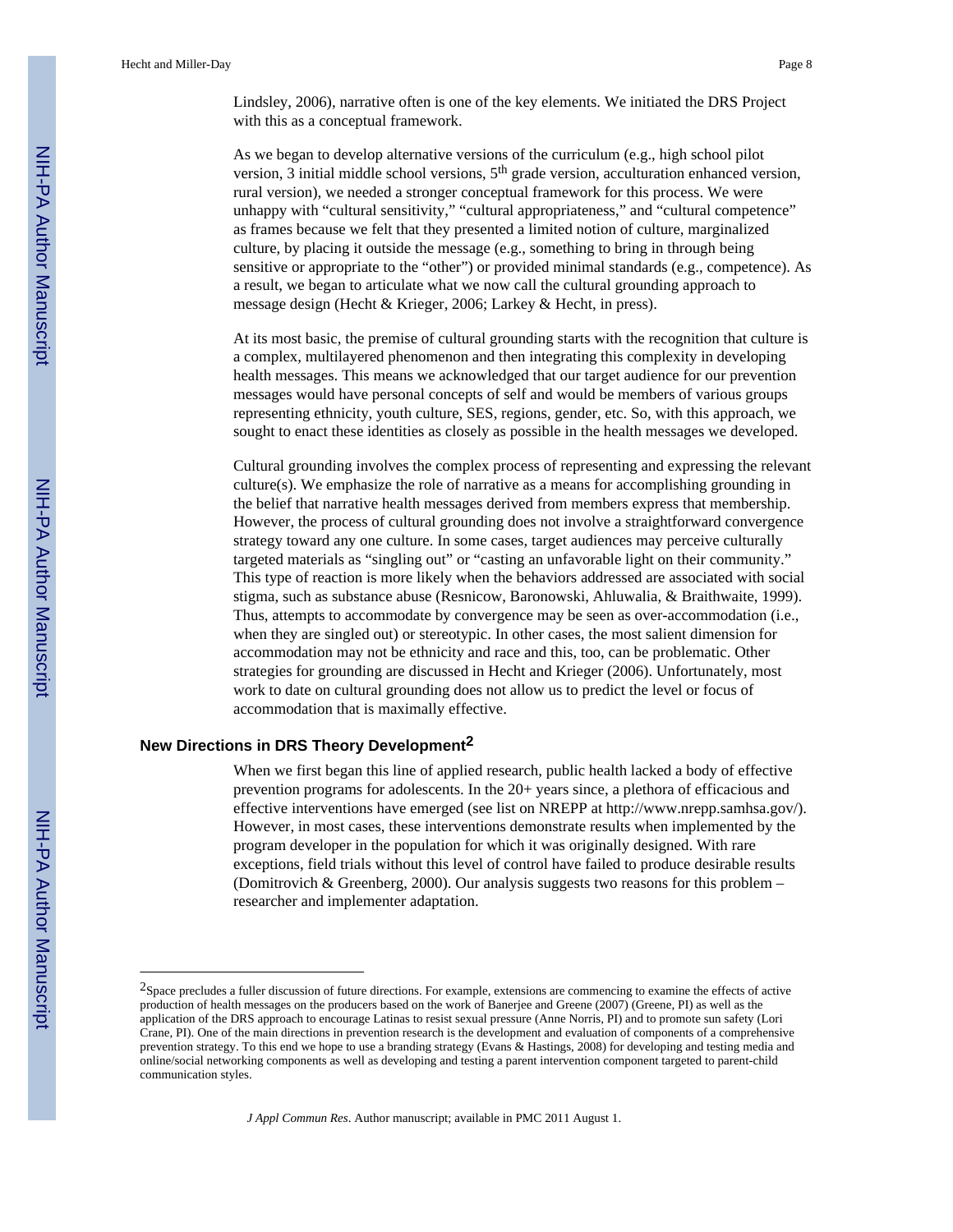When prevention research was at its earliest stages it was desirable to exercise a great deal of control over implementation processes. This allows the program developers to adjust and fine-tune the curriculum in order to magnify effects. Labeled efficacy research, this phase provides preliminary data on program effectiveness. The next step is effectiveness research during which less control is exerted. Ideally, this work might be conducted by someone other than the original project team; yet in reality this rarely happens. As a result, there is typically more control and a more favorable environment for results than might be expected at this step. In both of these phases, program fidelity, implementation that is true to the program design, is seen as necessary for effects. Like inter-rater reliability in coding, fidelity means that implementers communicate the health messages exactly as they were designed. From this perspective, deviance from the prescribed curriculum is error. This tight control was exercised in the name of developing a "science of prevention practice." However, as more and more of these controlled trials failed to advance to dissemination status, it because obvious to many in public health that what was needed was, instead, a "practice-based prevention science." In school-based implementations, teachers did not teach the curriculum as written and trained (Bumbarger, Kyler, & Greenberg, 2006) and schools did not adopt evidence-based practices in large numbers (Ringwalt, Ennett, Vincus, & Simons-Rudolph, 2004). Why was it that practices not supported by scientific evidence were being adopted while the scientifically supported ones languished?

We do not presume to know the entire answer to this dilemma and certainly it is a problem to which communication research in the diffusion of innovations tradition could reliably turn. However, we argue that two of the factors are the failure of program designers to adapt their curriculum to local cultures or to recognize the implementer adaptation was inevitable rather than error. In other words, a practice-based science considers variation in program adaptations and implementations to be part of what is of interest to study rather than error to be eliminated or controlled. Our goal in the research that is emerging from our latest community-based research is to describe these communication processes and hopefully develop a theoretical model – grounded in data and practice – to explain these variations in order to advance the practice-based prevention science. We continue our focus on schoolbased substance use prevention with the hope that future research can carry our findings into other domains of health message design and implementation.

This next step in our research is underway, supported by our fifth grant from the National Institute on Drug Abuse, and designed to further our knowledge of adaptation process by testing the maximally effective degree of adaptation. It is assumed that many implementers will adapt the program on their own, but little is known about these processes. First, the design provides an effectiveness trial for the *keepin' it REAL* curriculum (albeit one conducted by the creators) that has been judged effective (and previously a "model program") by NREPP. Second, the proposed study will describe naturally occurring adaptation during implementation, a process we call "teacher adaptation." These naturally occurring adaptation processes may provide a novel approach to adaptation and help us understand how to better invoke cultural sensitivity and cultural grounding. Third, following the suggestion of Pentz (2004), this study contrasts teacher adaptation to an adaptation grounded in the culture of the target audience, a process we call "designer adaptation." In accomplishing these goals, the study provides a second test of the novel approach that we based on the Principle of Cultural Grounding and provides an answer to questions about the most efficacious degree of adaptation.

### **Conclusion**

We conclude with an optimistic note. We see more and more of the new members of our discipline engaged in *applied.2* work, building and testing theory in ways that contribute to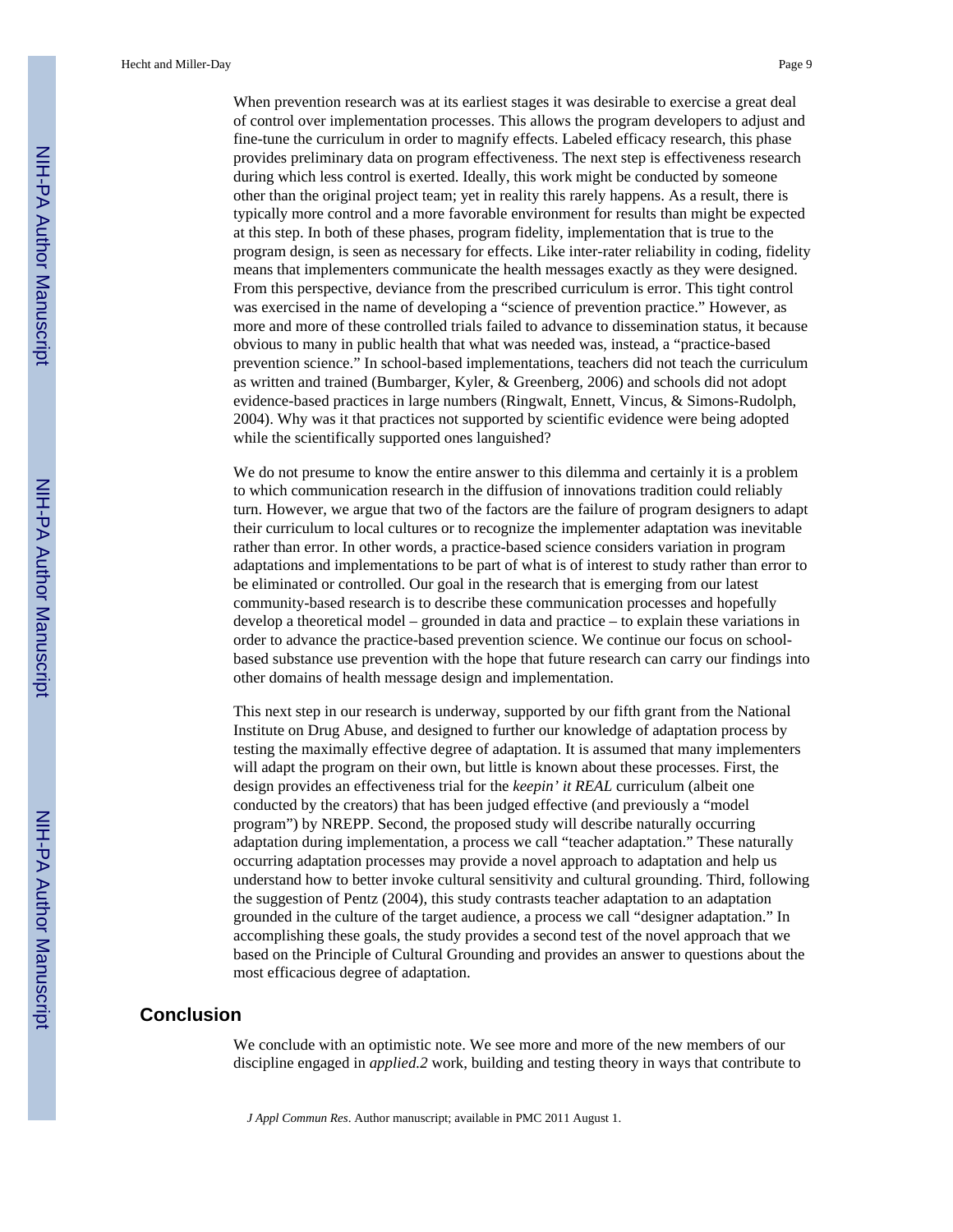their communities. Ultimately, we hope we will see the most prestigious journals requiring these more rigorous tests of theories and models with outcomes that reflect significant social concerns. The populations in our research will naturally expand across age, socio-economic, and cultural groups with significant implications for how people live their lives, institutions are structured, and society functions.<sup>3</sup>

### **Acknowledgments**

This publication was supported by grants (RO1 DA005629, R01DA021670) from the National Institute on Drug Abuse to The Pennsylvania State University (Michael Hecht, Principal Investigator). Its contents are solely the responsibility of the authors and do not necessarily represent the official views of the National Institutes of Health.

# **References**

- Alberts JK, Hecht ML, Miller-Rassulo M, Krizek RL. The communicative process of drug resistance among high school students. Adolescence 1992;27:203–226. [PubMed: 1539497]
- Alberts JK, Miller-Rassulo M, Hecht ML. A typology of drug resistance strategies. Journal of Applied Communication Research 1991;19:129–151.
- Baldwin, JR.; Faulkner, SL.; Hecht, ML.; Lindsley, SL., editors. Redefining Culture: Perspectives across the disciplines. Mahwah, NJ: Lawrence Erlbaum Associates, Inc; 2006.
- Bandura, A. Self-efficacy: The exercise of control. New York: Freeman; 1997.
- Banerjee SC, Greene K. Anti-smoking initiatives: Examining effects of inoculation based media literacy interventions on smoking-related attitude, norm, and behavioral intention. Health Communication 2007;22:37–48. [PubMed: 17617012]
- Barnett JM, Miller M. Adolescents' reported motivations to use or not use alcohol or other drugs. The Social Studies 2001;92:209–212.
- Bauman, R. Story, performance, and event: Contextual studies of oral narratives. Cambridge, UK: Cambridge University Press; 1986.
- Borsari B, Carey KB. Descriptive and injunctive norms in college drinking: A meta-analytic integration. Journal of Studies on Alcohol 2003;64:331–341. [PubMed: 12817821]
- Burck C. Comparing qualitative research methodologies for systemic research: The use of grounded theory, discourse analysis and narrative analysis. Journal of Family Therapy 2005;27:237–262.
- Bumbarger, BK.; Kyler, S.; Greenberg, MT. Replication of effective prevention programs: Studying fidelity and sustainability in PA's "Blueprints" Initiative. Paper presented at the meeting of the Society for Prevention Research; San Antonio, Texas. 2006.
- Cialdini RB, Reno RR, Kallgren CA. A focus theory of normative conduct: Recycling the concept of norms to reduce littering in public places. Journal of Personality and Social Psychology 1990;58:1015–1026.
- Domitrovich C, Greenberg MT. The study of implementation: Current findings from effective programs for schoolaged children. Journal of Educational and Psychological Consultation 2000;11:193–221.
- Elek E, Miller-Day M, Hecht ML. Influences of personal, injunctive, and descriptive norms in early adolescent substance use. Journal of Drug Issues 2006;36:147–171.
- Evans, WD.; Hastings, G., editors. Public health branding: Applying marketing for social change. Oxford, Great Britain: Oxford University Press; 2008.
- Fisher, W. Human communication as narrative: Toward a philosophy of reason, value, and action. Columbus, SC: University of South Carolina Press; 1987.

<sup>3</sup>A movement toward *applied.2* research will necessarily require a shift in the culture of the discipline and this has been written about in other places (Hecht, 2009). While we are excited about the engaged, applied work that we are able to accomplish, too many of our junior colleagues are still disadvantaged by publication and performance evaluation norms that devalue this type of team-based research required in community settings. We no longer believe that our job consists only of testing theories in an ivory tower vacuum and we hope that in the future, the lines between "basic" and "applied" research will continue to blur in the communication discipline and more rigorous, community-based based tests of theories are examined in light of significant outcomes.

*J Appl Commun Res*. Author manuscript; available in PMC 2011 August 1.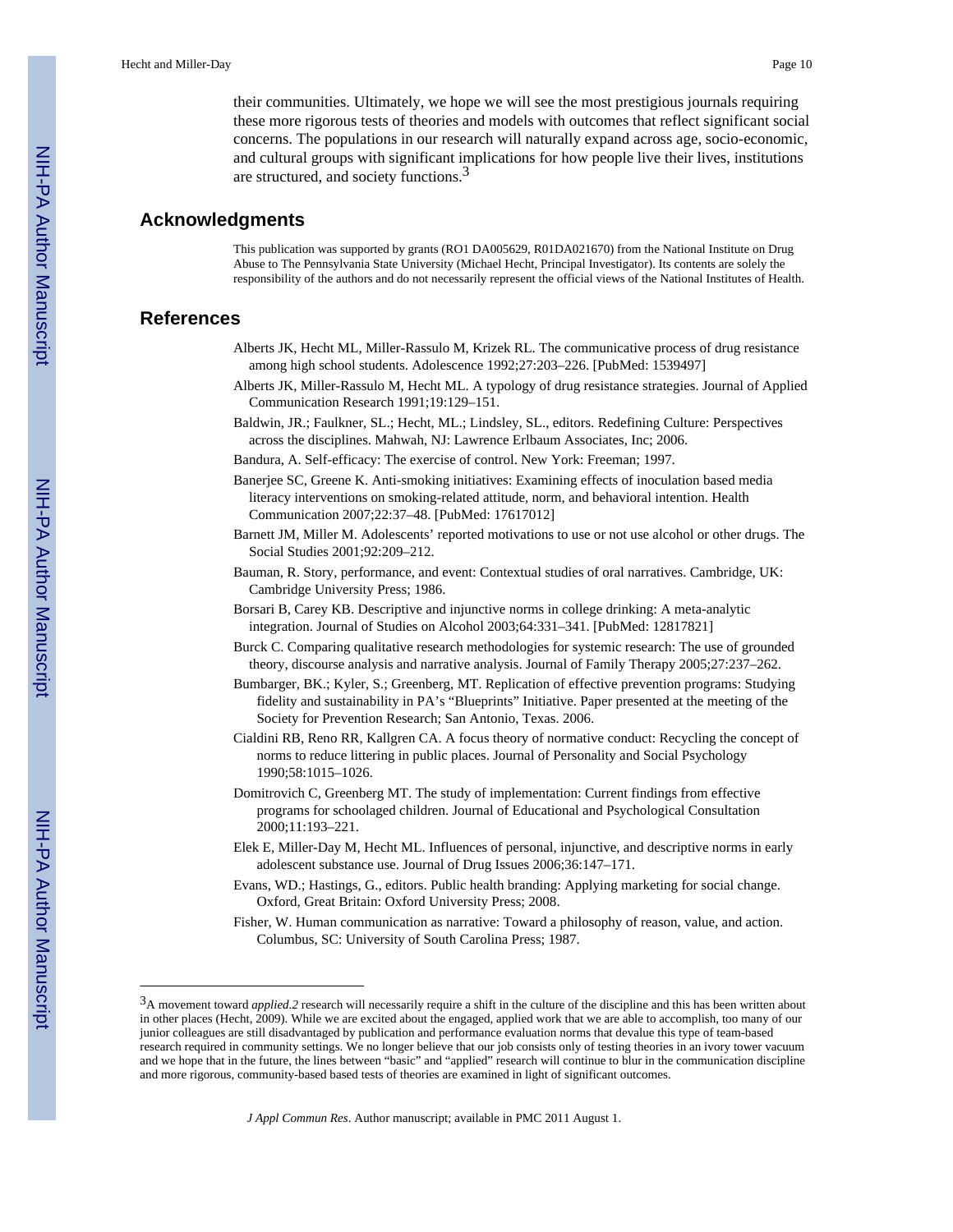- Green, JW. Cultural awareness in the human services: A multi-ethnic approach. 3. Boston: Allyn and Bacon; 1998.
- Harrington NG. The effects of college students' alcohol resistance strategies. Health Communication 1995;7:371–391.
- Hecht ML. 2002—a research odyssey: Toward the development of a communication theory of identity. Communication Monographs 1993;60:76–82.
- Hecht, ML. The promise of communication in large-scale and community-based research. In: Carbaugh, D.; Buzzanell, P., editors. Distinctive qualities in communication research. New York and London: Routledge; 2009. p. 53-72.
- Hecht ML, Alberts JK, Miller-Rassulo M. Resistance to drug offers among college students. International Journal of the Addictions 1992;27:995–1017. [PubMed: 1639551]
- Hecht ML, Corman S, Miller-Rassulo M. An evaluation of the drug resistance project: A comparison of film versus live performance. Health Communication 1993;5:75–88.
- Hecht ML, Graham JW, Elek E. The Drug Resistance Strategies Intervention: Program effects on substance use. Health Communication 2006;20:267–276. [PubMed: 17137418]
- Hecht ML, Krieger JK. The principle of cultural grounding in school-based substance use prevention: The Drug Resistance Strategies Project. Journal of Language and Social Psychology 2006;25:301– 319.
- Hecht ML, Marsiglia FF, Elek-Fisk E, Wagstaff DA, Kulis S, Dustman P, Miller-Day M. Culturallygrounded substance use prevention: An evaluation of the *keepin' it R.E.A.L*. curriculum. Prevention Science 2003;4:233–248. [PubMed: 14598996]
- Hecht ML, Miller-Day M. The Drug Resistance Strategies Project as translational research. Journal of Applied Communication Research 2007;35:343–349.
- Hecht, ML.; Miller-Day, M. The Drug Resistance Strategies Project: Using narrative theory to enhance adolescents' communication competence. In: Frey, L.; Cissna, K., editors. Routledge Handbook of Applied Communication. New York and London: Routledge; 2009. p. 535-557.
- Kam JA, Matsunaga M, Hecht ML, Ndiaye K. Extending the Theory of Planned Behavior to predict alcohol, tobacco, and marijuana use among youth of Mexican heritage. Prevention Science 2009;10:41–53. [PubMed: 18985451]
- Krizek RL, Hecht ML, Miller-Rassulo M. Language as an indicator of risk in the prevention of drug use. Journal of Applied Communication Research 1993;21:245–262.
- Kulis S, Marsiglia FF, Elek-Fisk E, Dustman P, Wagstaff D, Hecht ML. Mexican/Mexican American adolescents and *keepin' it REAL*: An evidence-based, substance abuse prevention program. Children and Schools 2006;27:133–145.
- Kulis S, Nieri T, Yabiku S, Stromwall LK, Marsiglia FF. Promoting reduced and discontinued substance use among adolescent substance users: Effectiveness of a universal prevention program. Prevention Science 2007;37:123–144.
- Kulis S, Yabiku ST, Marsiglia FF, Nieri T, Crossman A. Differences by gender, ethnicity, and acculturation in the efficacy of the keepin' it REAL model prevention program. Journal of Drug Education 2007;37:123–144. [PubMed: 17977237]
- Langellier K. Personal narratives: Perspectives on theory and research. Text and Performance Quarterly 1989;9:243–276.
- Langellier K. Personal narrative, performance, performativity: Two or three things I know for sure. Text and Performance Quarterly 1999;19:125–144.
- Larkey L, Hecht ML. A model of effects of narrative as culture-centric health promotion. Journal of Health Communication 15 (in press).
- Marsiglia FF, Kulis S, Hecht ML. Ethnic labels and ethnic identity as predictors of drug use among middle school students in the Southwest. The Journal of Research on Adolescence 2001;11:21–48.
- Matsunaga M, Hecht ML, Elek E, Ndiaye K. Ethnic identity development and acculturation: A longitudinal analysis of Mexican-heritage youth in the Southwest United States. Journal of Cross-Cultural Psychology. (in press).
- Miller MA. The social process of drug resistance in a relational context. Communication Studies 1999;49:358–375.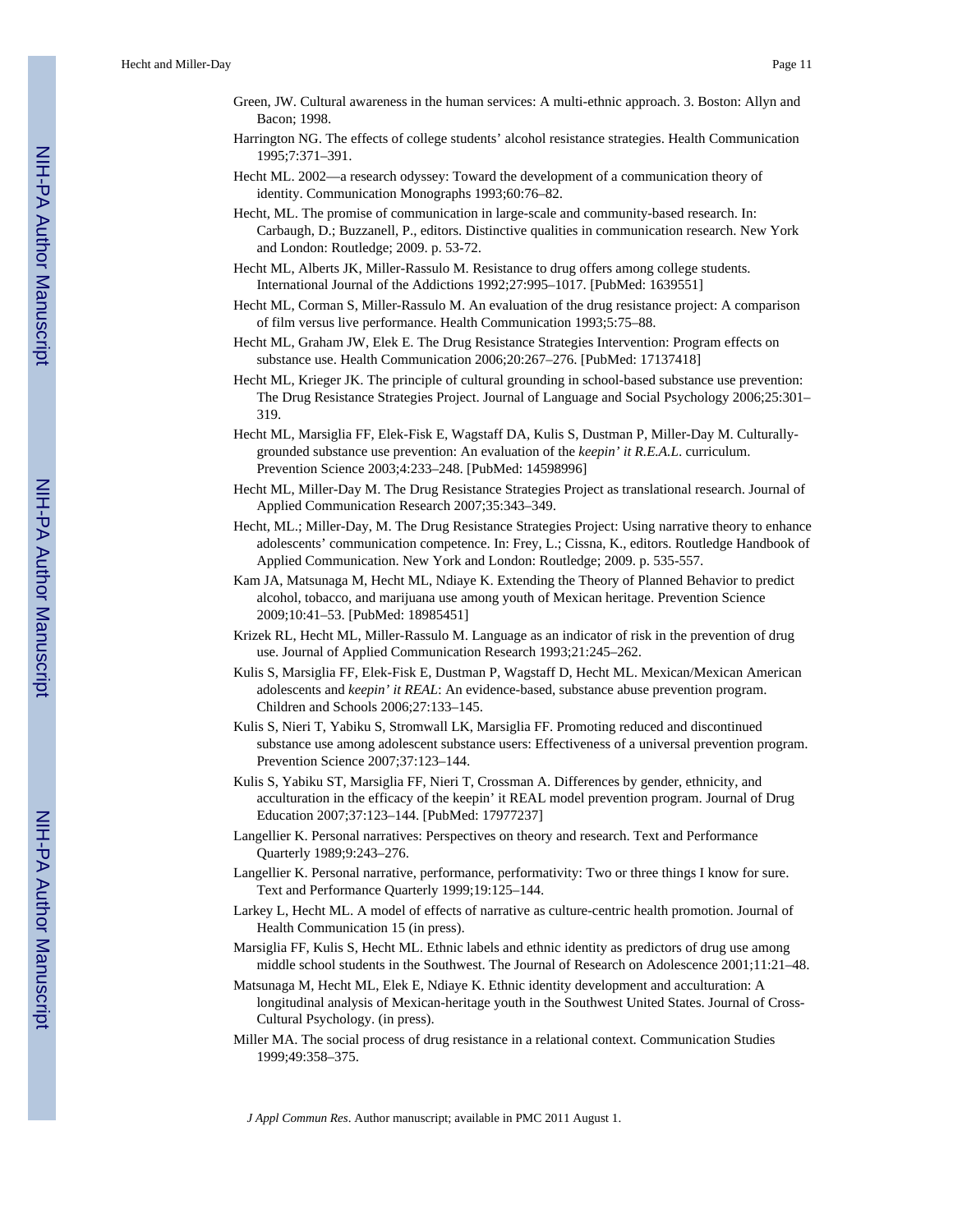- Miller, M.; Alberts, JK.; Hecht, ML.; Trost, M.; Krizek, RL. Adolescent relationships and drug use. Mahwah, NJ: Lawrence Erlbaum Associates Publishing; 2000.
- Miller M, Hecht M, Stiff J. An exploratory measurement of engagement with live and film media. Journal of the Illinois Speech and Theatre Association 1998;49:69–83.
- Miller-Day MA. Parent-adolescent communication about alcohol, tobacco, and other drug use. Journal of Adolescent Research 2002;17:604–616.
- Miller-Day M. U.S. parent-offspring discourse about alcohol and other drugs. Language and Communication Journal 2005;10:10–18.
- Miller-Day, M. Parent-adolescent communication and adolescent drug use (and other health compromising behaviors). Paper presented at the National Communication Association convention pre-conference; Austin, TX. 2006.
- Miller-Day M. Performance matters. Qualitative Inquiry 2008a;14:1458–1470.
- Miller-Day M. Talking to youth about drugs: What do youth say about parental strategies? Family Relations 2008b;57:1–12.
- Miller-Day M. Translational performances: Toward relevant, engaging, and empowering social science. Forum: Qualitative Social Research 2008c;9 Art. 54.
- Miller-Day M, Barnett J. "I'm not a druggie": Adolescents' ethnicity and (erroneous) beliefs about drug use norms. Health Communication 2004;16:207–231.
- Miller-Day M, Dodd A. Toward a descriptive model of parent-offspring communication about alcohol and other drugs. Journal of Social and Personal Relationships 2004;21:73–95.
- Miller-Day M, Kam J. More than just openness: Developing and validating a measure of targeted parent-child communication about alcohol health communication. Health Communication. (in press).
- Miller-Rassulo M. Trigger your audience: Trigger-scripting as a contemporary, integrative event. National Forensic Journal 1988;1:13–24.
- Oyserman D, Bybee D, Terry K. When and how possible selves impel action. Journal of Personality and Social Psychology 2006;91:188–204. [PubMed: 16834488]
- Pentz MA. Form follows function: Designs for prevention defectiveness and diffusion research. Prevention Science 2004;5:23–29. [PubMed: 15058909]
- Pettigrew, J.; Miller-Day, M.; Hecht, ML.; Krieger, J. Alcohol and other drug resistance strategies employed by rural adolescents. Paper presented at the National Communication Association Conference; Chicago, IL. 2009 Nov.
- Resnicow K, Baronowski T, Ahluwalia JS, Braithwaite RL. Cultural sensitivity in public health: Defined and demystified. Ethnicity and Disease 1999;9:10–21. [PubMed: 10355471]
- Rimal RN, Real K. Understanding the influence of perceived norms on behaviors. Communication Theory 2003;13:184–203.
- Ringwalt CL, Ennett S, Vincus A, Simons-Rudolph A. Students' special needs and problems as reasons for the adaptation of substance abuse prevention curricula in the nation's middle schools. Prevention Science 2004;5:197–206. [PubMed: 15470939]
- Roloff ME. Links between conflict management research and practice. Journal of Applied Communication Research 2010;37:339–349.
- Schechner, R. Performance theory. New York: Routledge; 1988.
- Spitzberg, BH.; Cupach, WR. Interpersonal communication competence. Beverly Hills, CA: Sage; 1984.
- Tobler NS, Roona MR, Ochshorn P, Marshall DG, Streke AV, Stackpole KM. School-based adolescent drug prevention programs: 1998 Meta-Analysis. Journal of Primary Prevention 2000;20:275–336.
- Valentine KB, Valentine DC. Facilitation of intercultural communication through Performed literature. Communication Education 1983;32:303–306.
- Walther JB. Computer-mediated communication and virtual groups: Applications to interethnic conflict. Journal of Applied Communication Research 2009;37:225–238.
- Warren JR, Hecht ML, Wagstaff DA, Elek E, Ndiaye K, Dustman P, Marsiglia FF. Communicating prevention: The effects of the *keepin' it REAL* classroom videotapes and televised PSAs on